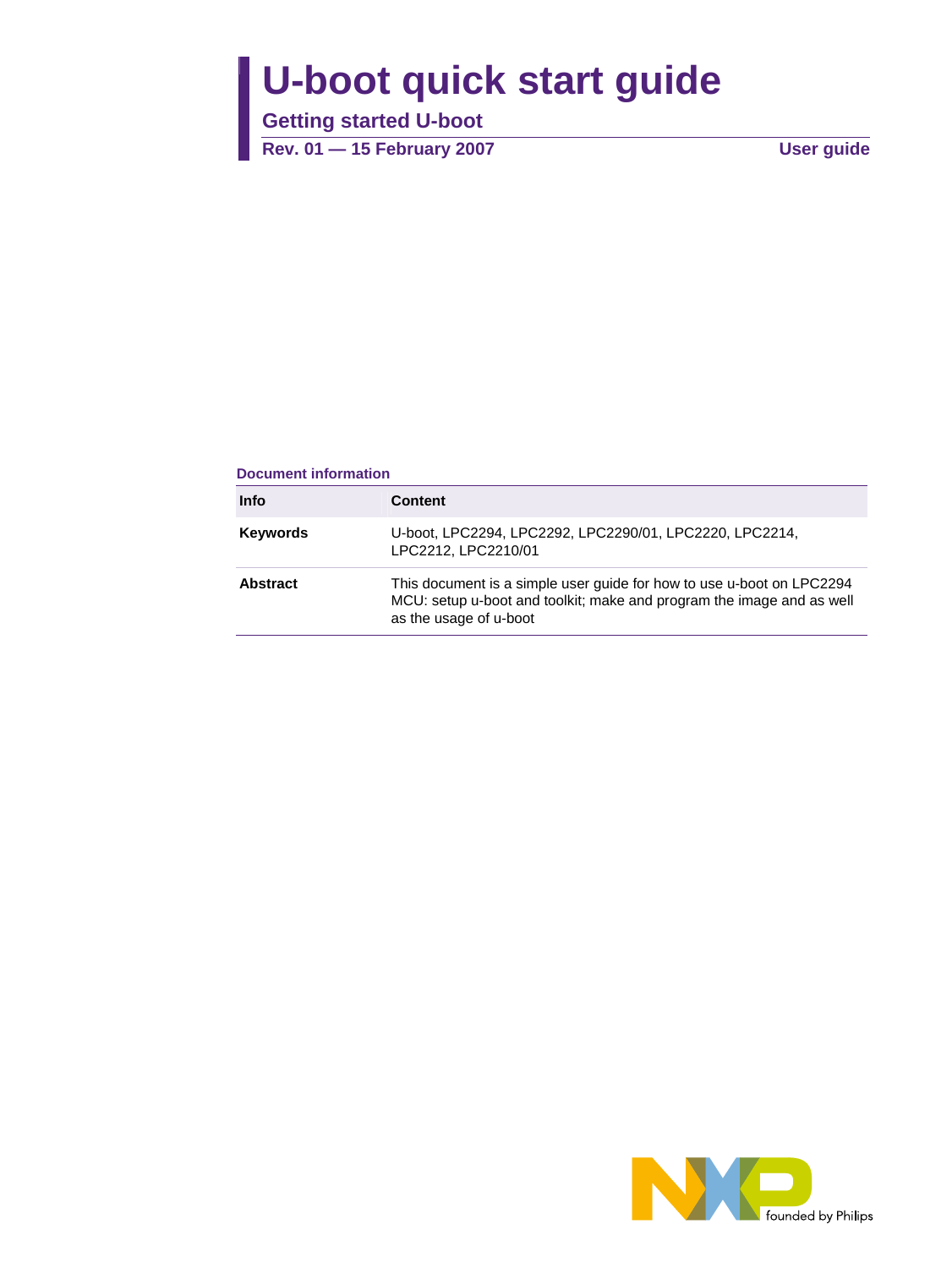# **NXP Semiconductors U-boot quick start quide**

**Getting started U-boot**

#### **Revision history**

| <b>Rev</b> | <b>Date</b> | <b>Description</b> |
|------------|-------------|--------------------|
| 01         | 20070215    | Initial version    |

# **Contact information**

For additional information, please visit: http://www.nxp.com

For sales office addresses, please send an email to: salesaddresses@nxp.com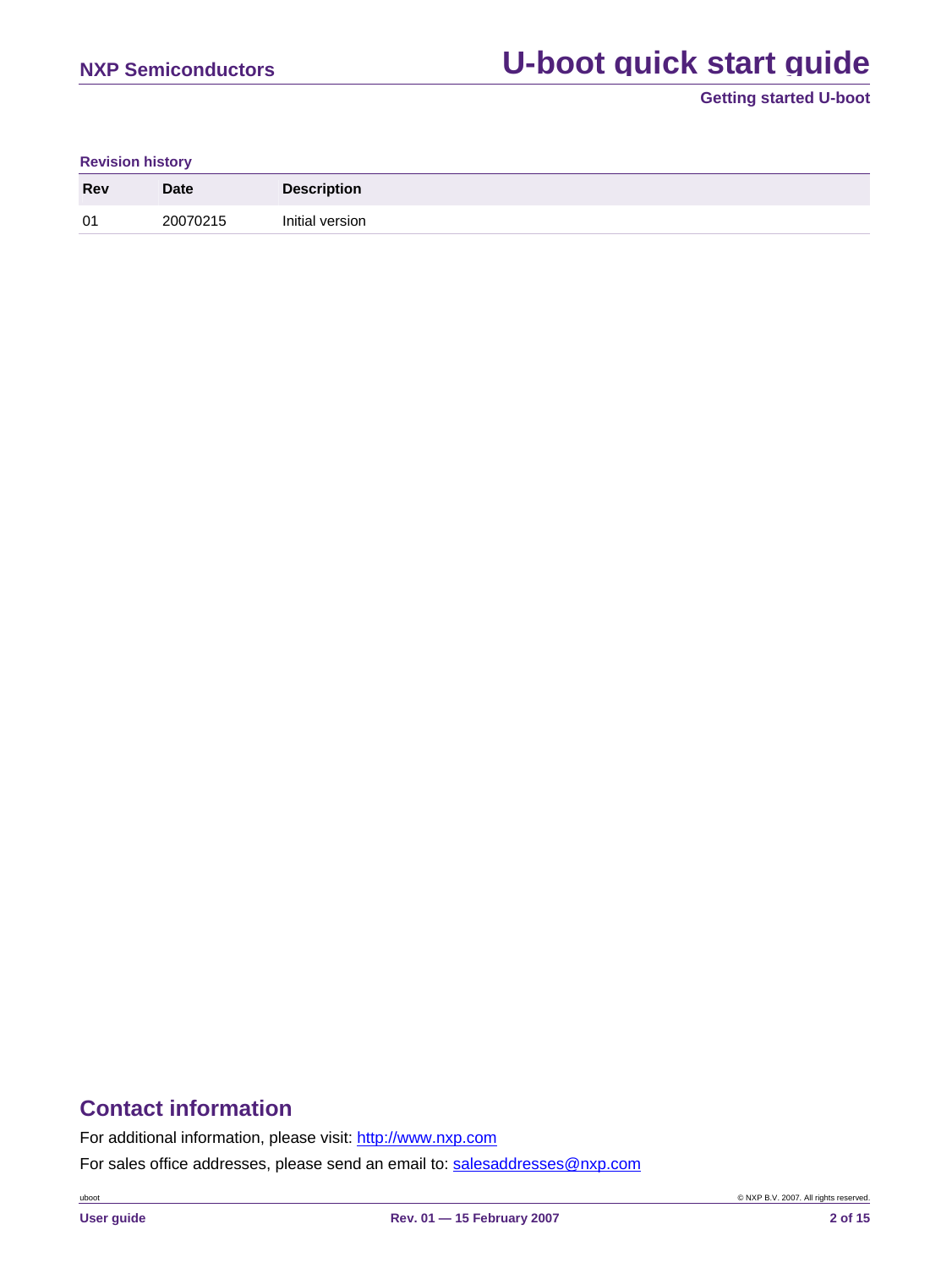### <span id="page-2-0"></span>**1. Introduction**

### **1.1 About U-boot**

The \"U-Boot\" Universal Bootloader project provides firmware with full source code under GPL. Many CPU architectures are supported: PowerPC (MPC5xx, MPC8xx, MPC82xx, MPC7xx, MPC74xx, 4xx), ARM (ARM7, ARM9, StrongARM, Xscale), MIPS (4Kc, 5Kc), x86, etc.

### **1.2 About Lpc2294**

The 16/32-bit LPC2000 family is based on a 1.8V ARM7TDMI-S core operating at up to 60 MHz together with a wide range of peripherals including multiple serial interfaces, 10 bit ADC and external bus options.

LPC22xx series have configurable external memory interface with up to four banks, each up to 16 MB and 8/16/32-bit data width. With their 144 pin package, low power consumption, various 32-bit timers, 8-channel 10-bit ADC, PWM channels and up to 9 external interrupt pins, these microcontrollers are particularly suitable for industrial control, medical systems, access control and point-of-sale. Number of available GPIOs ranges from 76 (with external memory) through 112 pins (single-chip).

For more about LPC22xx, refer to the NXP website: [http://www.nxp.com/products/microcontrollers](http://www.nxp.com/products/microcontrollers/index.html)

### **1.3 U-boot For LPC2294**

Since the u-boot has supported range of CPU architectures including ARM (ARM7, ARM9, StrongARM, Xscale) while LPC2294 is a base-on-supported-arm7 processor, it is possible, as well as useful, to provide the u-boot firmware as the LPC2294 bootloader.

## **2. Setup U-boot And Toolkits**

### **2.1 Download U-boot-1.1.3**

Before installation, you have to download the newest u-boot package. Below is the link where you can find the newest version:

<http://www.nxp.com/external/sourceforge/projects/u-boot>

Note that the newest version is U-Boot-1.1.3 and we are using U-Boot-1.1.3 as the current version.

### **2.2 Get and Install The Toolkit**

It is strongly recommended that u-boot users install the Cross Development Tools [http://www.nxp.com/external/ELDK,](http://www.nxp.com/external/ELDK) below is the link where you can find the manual of ELDK:

<http://www.nxp.com/external/DULG/manual>

But this time, we use ARM-ELF toolchain. Because there is something wrong compiling with arm-linux-gcc while arm-elf-gcc works perfectly. So it is not necessary to download and install the ELDK. Download the ARM-ELF toolchain 20040427 which can be found at:

<http://www.nxp.com/external/opensrcsamsung/download.html>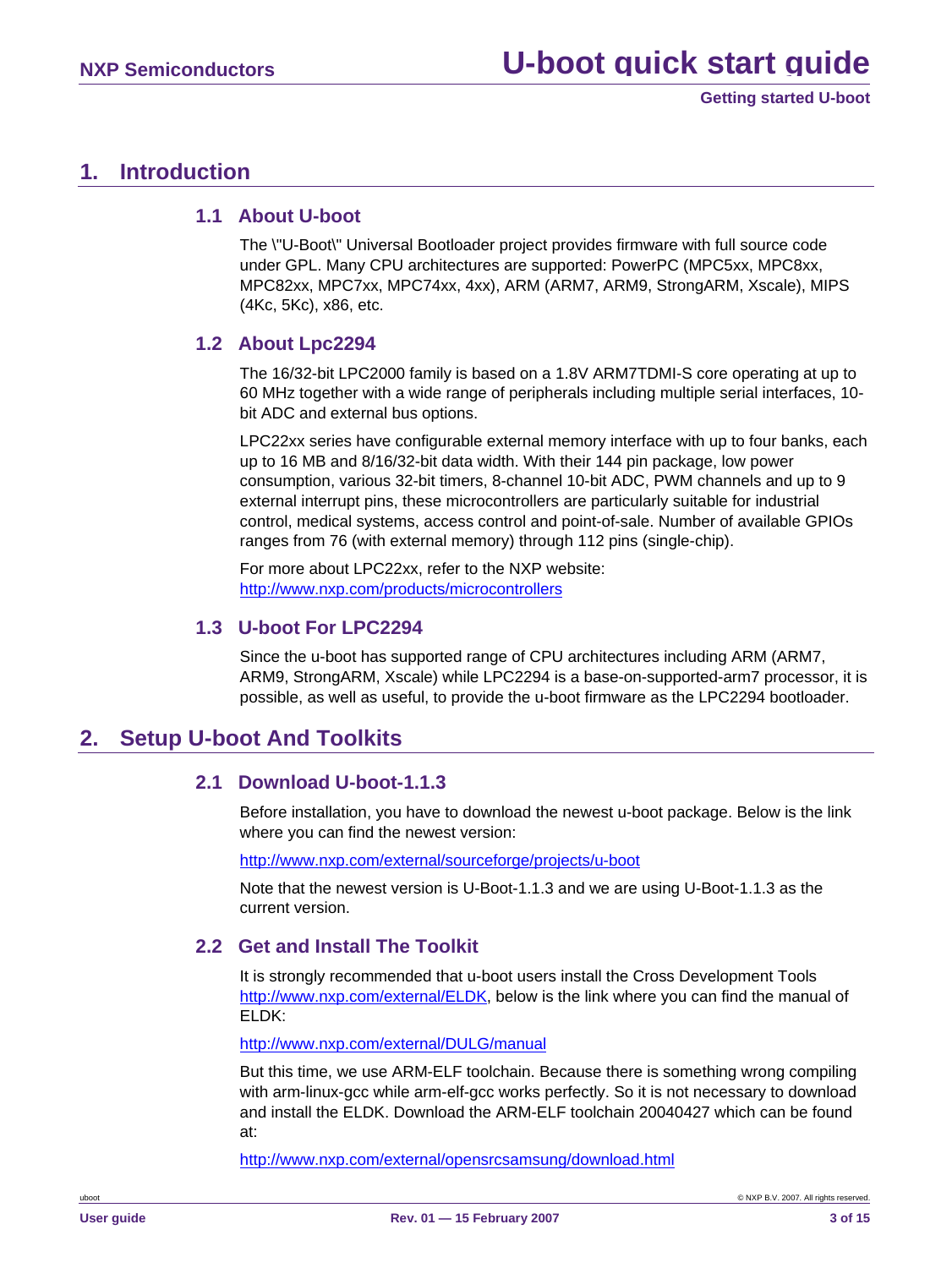<span id="page-3-0"></span>Install the toolchain. Be the root and execute the arm-elf-tools-20040427.sh like: [root@localhost ]# /bin/sh ~/incoming/arm-elf-tools-20040427.sh

### **2.3 Unpack U-boot Package and add the Lpc2294 patch**

Unpack the package, and then add the LPC2294 patch(be sure the patch file is in the src directory). Proceed as follows:

[root@localhost src]# bunzip2 < u-boot-1.1.3.tar.bz2 | tar xf – [root@localhost src]# cd u-boot-1.1.3 [root@localhost u-boot-1.1.3]# patch –p1 < ../u-boot-lpc2294.patch Normally, you can see as follows: patching file board/lpc2294/config.mk patching file board/lpc2294/flash.c patching file board/lpc2294/lowlevel\_init.S patching file board/lpc2294/lpc2294.c patching file board/lpc2294/Makefile patching file board/lpc2294/u-boot.lds patching file cpu/arm7tdmi/config.mk patching file cpu/arm7tdmi/cpu.c patching file cpu/arm7tdmi/interrupts.c patching file cpu/arm7tdmi/Makefile patching file cpu/arm7tdmi/serial.c patching file cpu/arm7tdmi/start.S patching file drivers/rtl8019.c patching file drivers/rtl8019.h patching file include/asm-arm/arch-arm7tdmi/hardware.h patching file include/configs/lpc2294.h patching file Makefile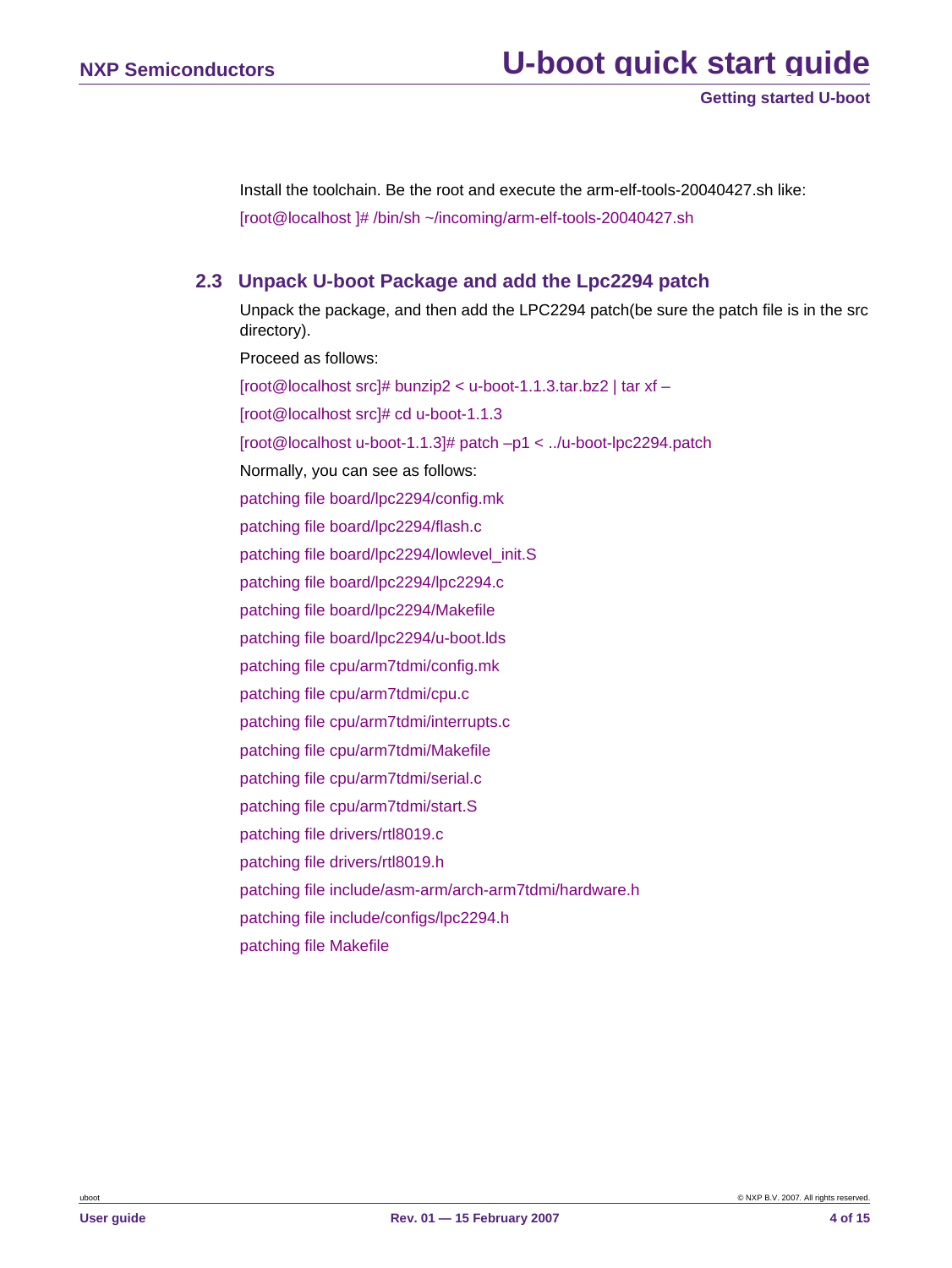### <span id="page-4-0"></span>**3. Make the image**

### **3.1 Preparation**

Before making, make sure the environment variable CROSS\_COMPILE=arm-elf-

since the default CROSS\_COMPILE=arm-linux-, you have to make a change. If you have added the LPC2294 patch, you need to do nothing because it has been changed in the Makefile. Or you can change the variable manually:

[root@localhost ]# export CROSS\_COMPILE=arm-elf-

### **3.2 Make**

enter the u-boot-1.1.3 directory

proceed as follows:

[root@localhost u-boot-1.1.3]#make distclean

……

[root@localhost u-boot-1.1.3]#make lpc2294\_config

……

[root@localhost u-boot-1.1.3]#make

……

Normally, u-boot.bin and some other images will be made in the u-boot-1.1.3 directory.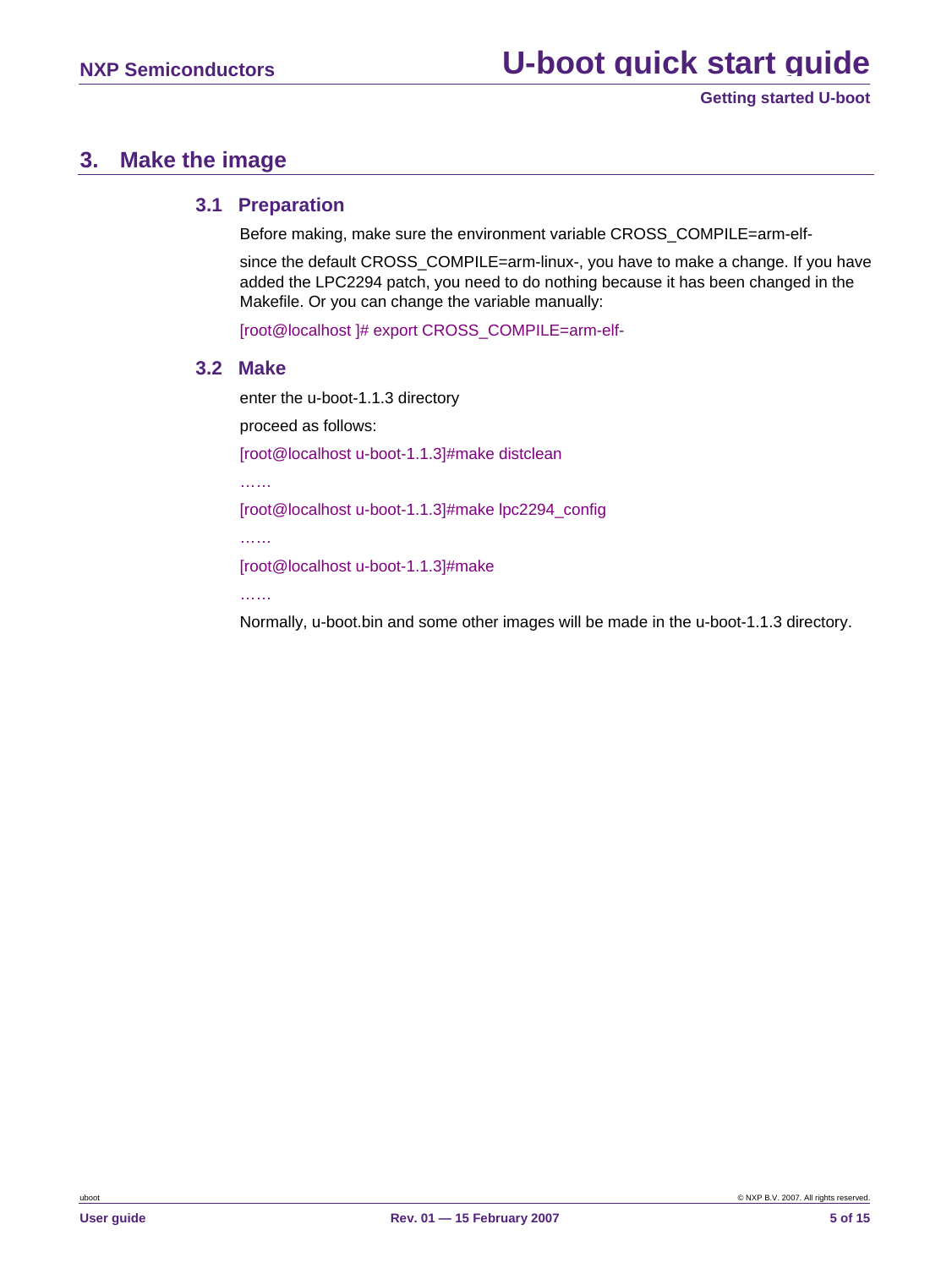## <span id="page-5-0"></span>**4. Program the image**

### **4.1 Program to the right address**

It is based on the configuration of your LPC2294 board. While RESET is low, BOOT1:0 control booting and internal operation:

BOOT1:0=00 selects 8-bit memory on CS0 for boot

BOOT1:0=01 selects 16-bit memory on CS0 for boot

BOOT1:0=10 selects 32-bit memory on CS0 for boot

BOOT1:0=11 selects Internal Flash memory

This time, while resetting, BOOT1:0 selects 32-bit memory on CS0 for boot. So program the u-boot image to the external flash with your favorite flash writer.

### **4.2 Program using BDI 2000**

Since BDI 2000 supports range of flash memories, users can program u-boot.bin to the external flash memory starting at 0x80000000 with BDI2000

### **4.3 Program using U-boot itself**

If BOOT1:0 selects 32-bit memory on CS0 for boot. Users can program u-boot.bin to the external memory starting at 0x80000000 with u-boot itself. For details, see section How to use u-boot.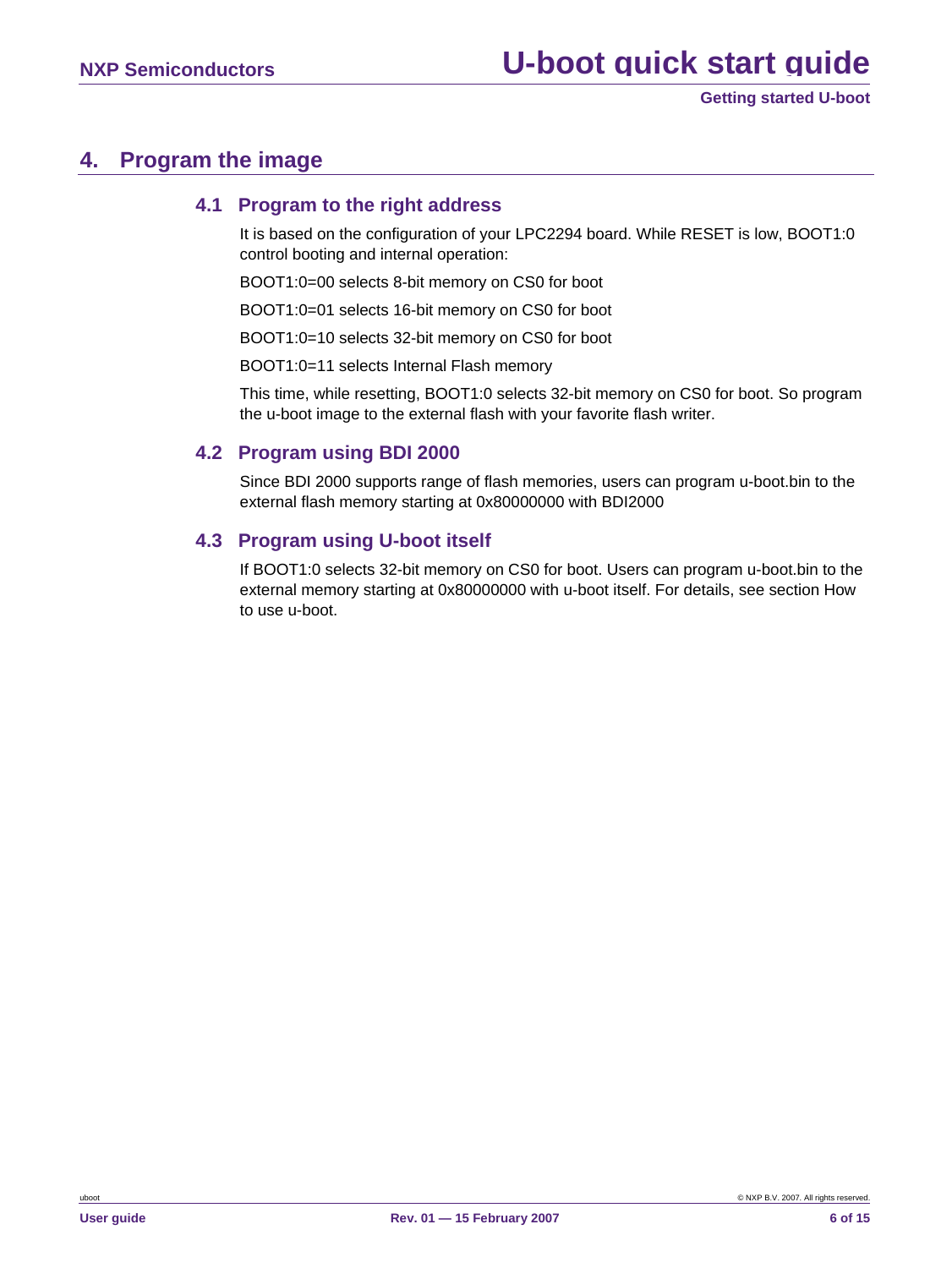## <span id="page-6-0"></span>**5. How to use U-boot**

### **5.1 Start up U-boot**

After programming u-boot.bin to LPC2294 board correctly, You are ready to run u-boot on your board.

Proceed as follows:

- Connect UART0 to PC com port
- connect a terminal to the board's serial console port with a baudrate of 9600 8n1n
- Power up

Normally, you can see from the serial terminal as follows:

U-Boot 1.1.3 (Sep 7 2005 - 18:28:34) U-Boot code: 81400000 -> 81418CB8 BSS: -> 8141D26C RAM Configuration: Bank #0: 81000000 8 MB Flash: 4 MB In: serial Out: serial Err: serial Hit any key to stop autoboot: 0 =>

### **5.2 Initial steps**

In the default configuration, U-Boot operates in an interactive mode which provides a simple command line, this means that U-Boot shows a prompt (default:  $=$  >) when it is ready to receive user input. You then type a command, and press enter. U-Boot will try to run the required action(s), and then prompt for another command.

To see a list of the available U-Boot commands, you can type  $\text{help}$  (or simply ?). This will print a list of all commands that are available in your current configuration.

Proceed as follows:

 $\Rightarrow$  help

? - alias for 'help'

autoscr - run script from memory

base - print or set address offset

- bdinfo print Board Info structure
- boot boot default, i.e., run 'bootcmd'
- bootd boot default, i.e., run 'bootcmd'
- bootelf Boot from an ELF image in memory
- bootm boot application image from memory
- bootp boot image via network using BootP/TFTP protocol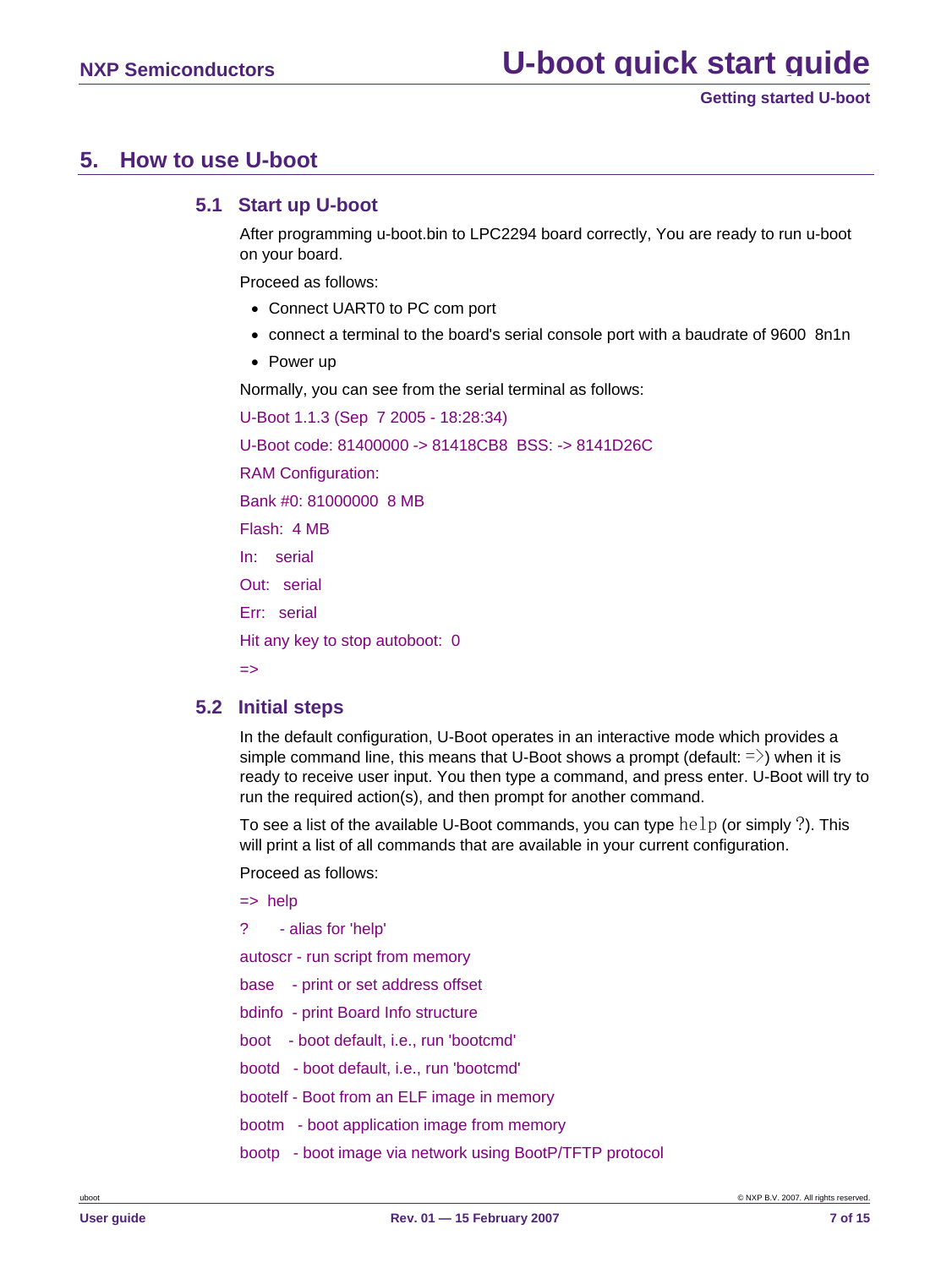```
Getting started U-boot
```
- bootvx Boot vxWorks from an ELF image
- cmp memory compare
- coninfo print console devices and information
- cp memory copy
- crc32 checksum calculation
- echo echo args to console
- erase erase FLASH memory
- flinfo print FLASH memory information
- go start application at address 'addr'
- help print online help
- iminfo print header information for application image
- imls list all images found in flash
- itest return true/false on integer compare
- loadb load binary file over serial line (kermit mode)
- loads load S-Record file over serial line
- loop infinite loop on address range
- md memory display
- mm memory modify (auto-incrementing)
- mtest simple RAM test
- mw memory write (fill)
- nfs boot image via network using NFS protocol
- nm memory modify (constant address)

ping - send ICMP ECHO\_REQUEST to network host

printenv- print environment variables

protect - enable or disable FLASH write protection

rarpboot- boot image via network using RARP/TFTP protocol

```
reset - Perform RESET of the CPU
```
run - run commands in an environment variable

saveenv - save environment variables to persistent storage

- setenv set environment variables
- sleep delay execution for some time

tftpboot- boot image via network using TFTP protocol

version - print monitor version

=>

With the command help  $\langle$  command $\rangle$  you can get additional information about most commands: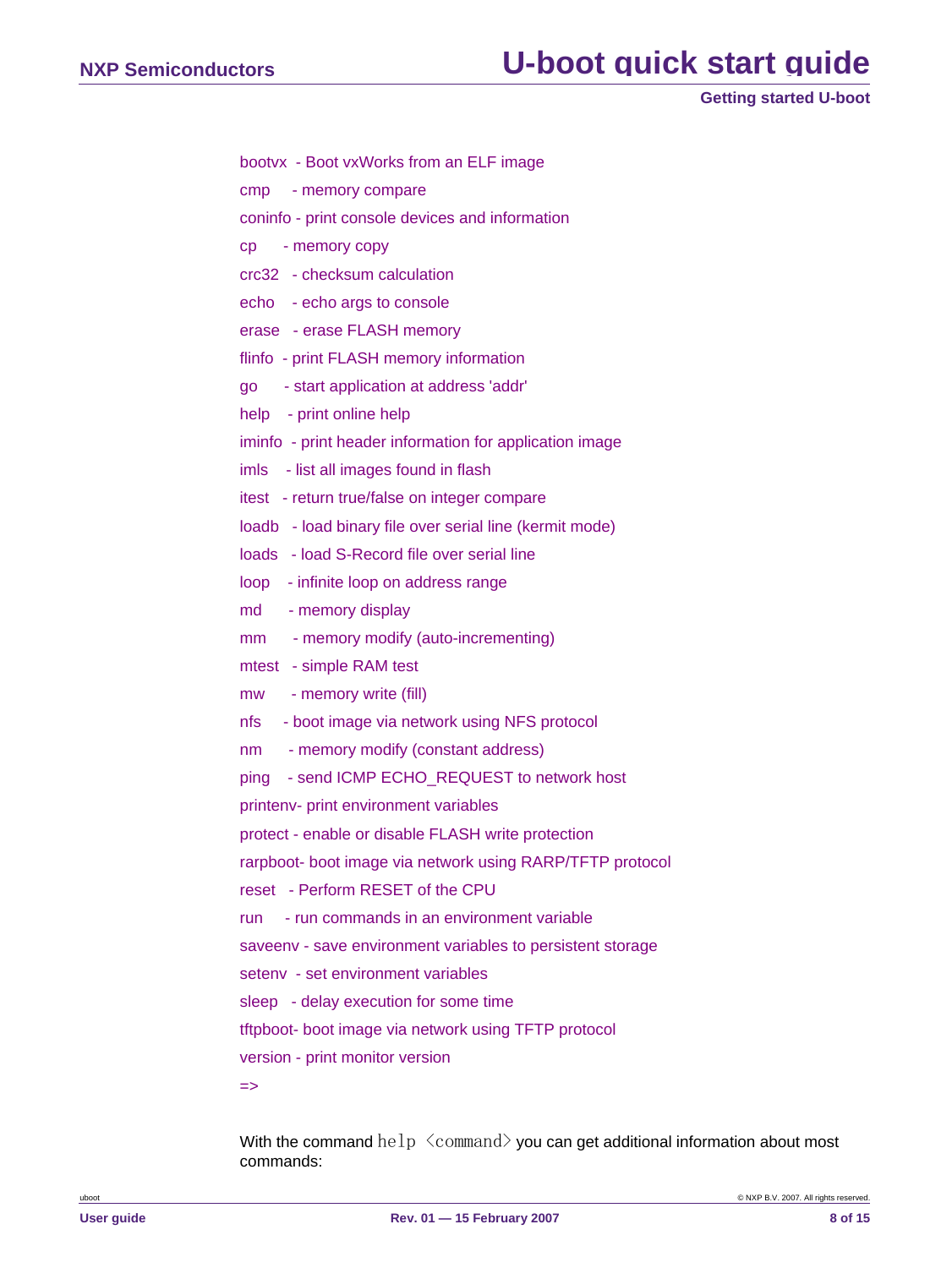**Getting started U-boot**

<span id="page-8-0"></span>=> help setenv printenv

setenv name value ...

- set environment variable 'name' to 'value ...'

setenv name

- delete environment variable 'name'

#### printenv

- print values of all environment variables

printenv name ...

print value of environment variable 'name'

Note these:

- For most commands, you do not need to type in the full command name; instead it is sufficient to type a few characters. For instance,  $he1p$  can be abbreviated as h.
- The behaviour of some commands depends of the configuration of U-Boot and on the definition of some variables in your U-Boot environment.
- All U-Boot commands expect numbers to be entered in hexadecimal input format.
- Be careful not to use edit keys besides 'Backspace', as hidden characters in things like environment variables can be *very* difficult to find.

### **5.3 Set environment variables**

First you can set and save some environment variables to config u-boot.

For instance:

- => setenv ipaddr 192.168.0.134
- => setenv ethaddr 00:50:c2:1e:af:fb
- => setenv serverip 192.168.0.10
- => saveenv

Saving Environment to Flash...

Un-Protected 1 sectors

Erasing Flash...

done

Erased 1 sectors

Writing to Flash... done

Protected 1 sectors

 $\Rightarrow$ 

When resetting, u-boot will load environment variables from the saved flash block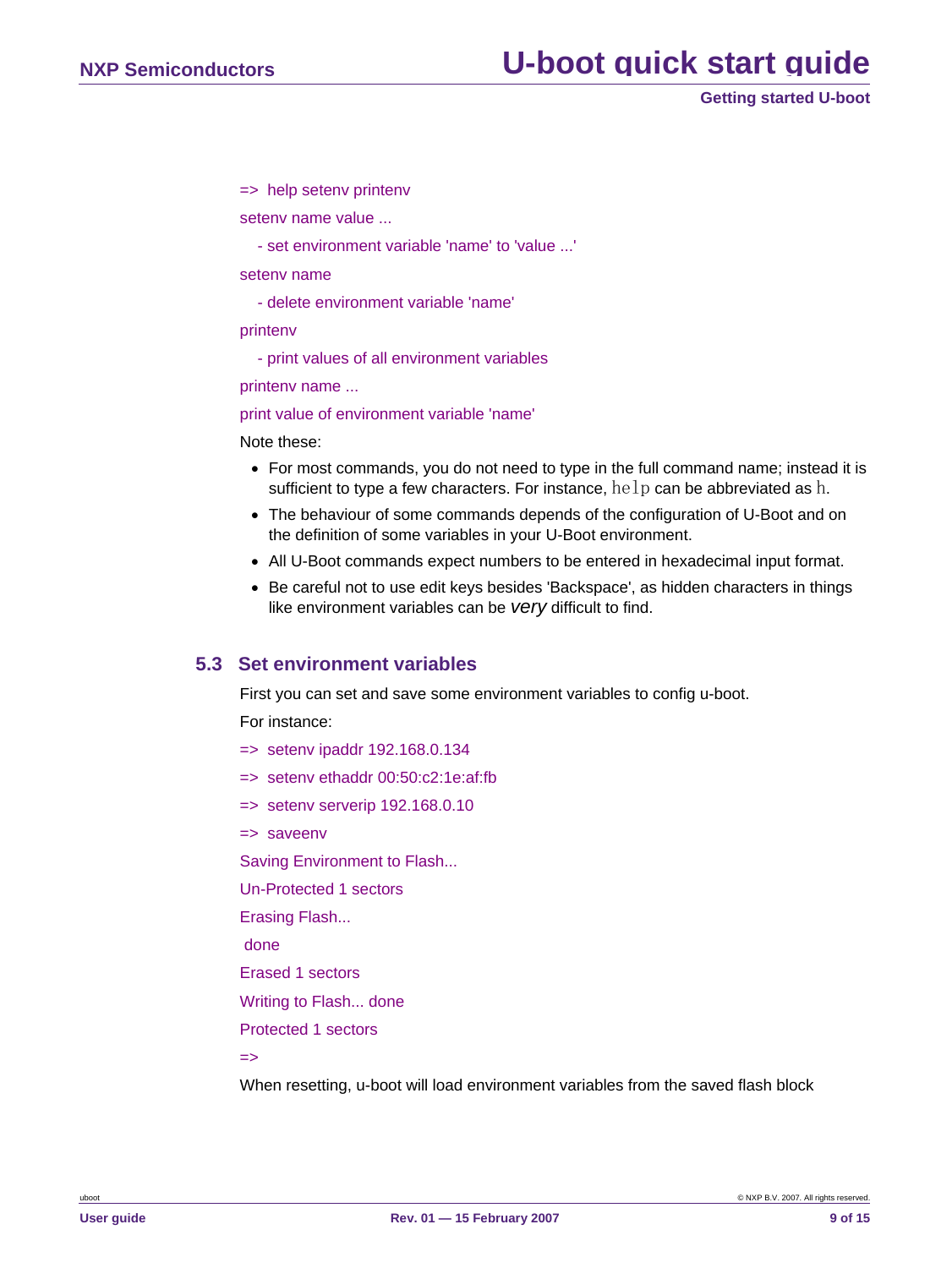### <span id="page-9-0"></span>**5.4 Flash operation**

Here we show the commands which operate the external flash memory.

The command  $flinfo$  (short:  $fli$ ) can be used to get information about the available flash memory:

=> flinfo

Bank # 1: SST SST39LF/VF160 (16 Mbit, uniform sector size)

Size: 4 MB in 32 Sectors

Sector Start Addresses:

|                       | 80000000 80020000 80040000 80060000 80080000 E         |  |
|-----------------------|--------------------------------------------------------|--|
|                       | 800A0000 E 800C0000 E 800E0000 E 80100000 E 80120000 E |  |
|                       | 80140000 E 80160000 E 80180000 E 801A0000 E 801C0000 E |  |
|                       | 801E0000 E 80200000 E 80220000 E 80240000 E 80260000 E |  |
|                       | 80280000 E 802A0000 E 802C0000 E 802E0000 E 80300000   |  |
|                       | 80320000 E 80340000 E 80360000 E 80380000 E 803A0000 E |  |
| 803C0000 E 803E0000 E |                                                        |  |

Note that the "E" stands for "Erased"

The command **erase** is used to erase the contents of one or more sectors of the flash memory

=> help erase

erase start end

- erase FLASH from addr 'start' to addr 'end'

erase start +len

- erase FLASH from addr 'start' to the end of sect w/addr 'start'+'len'-1

erase N:SF[-SL]

- erase sectors SF-SL in FLASH bank # N

erase bank N

- erase FLASH bank # N

erase all

#### erase all FLASH banks

the most frequent usage of this command is to pass the start and end addresses of the area to be erased,

for instance:

=> erase 0x801e0000 0x8025ffff

done

### Erased 4 sectors

Note that:

• both the start and end addresses for this command must point exactly at the start resp. end addresses of flash sectors. Otherwise the command will not be executed.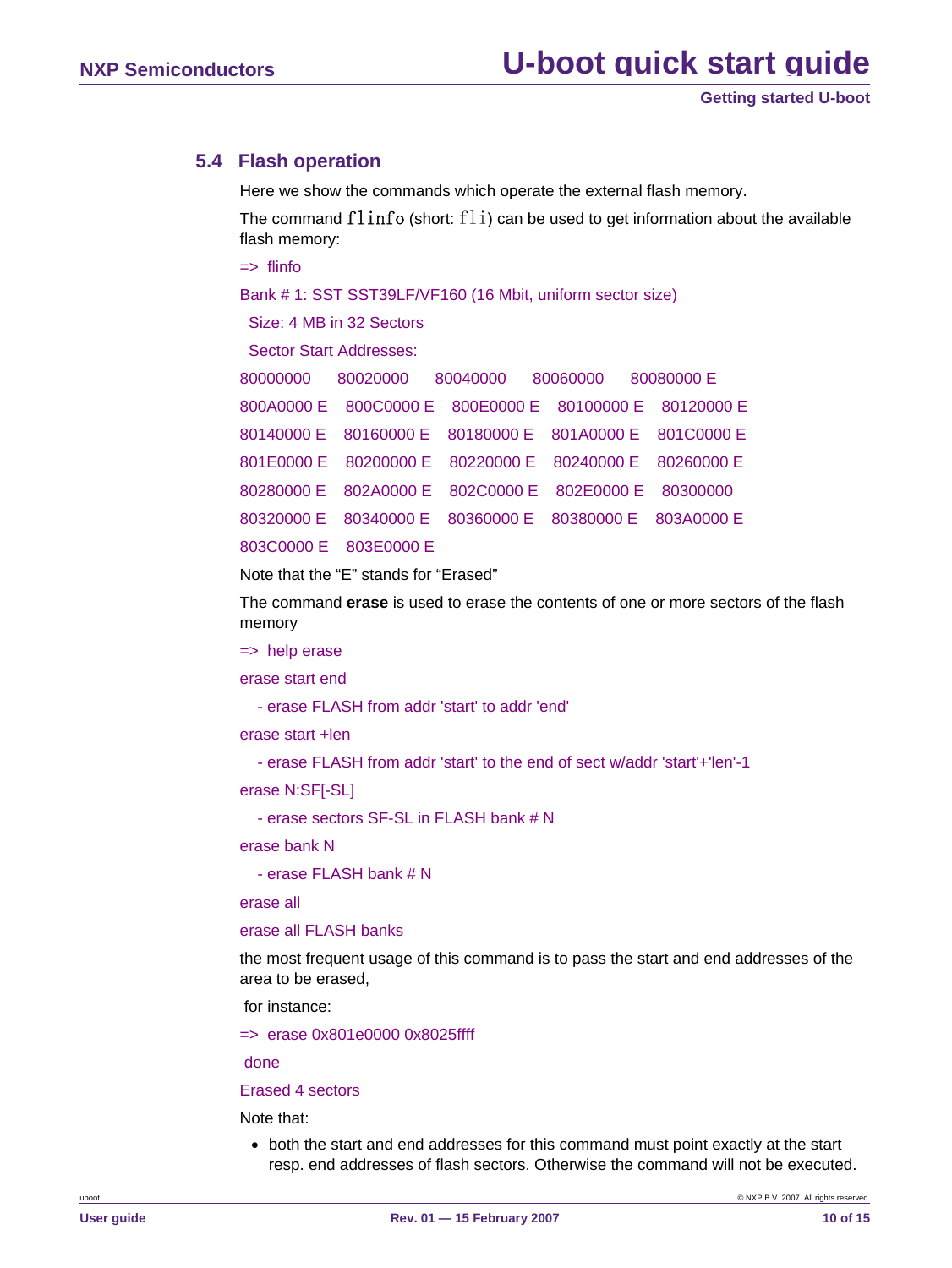The command **cp** is used for memory copy

The cp command "knows" about flash memory areas and will automatically invoke the necessary flash programming algorithm when the target area is in flash memory.

For instance:

=> cp 0x81400000 0x801e0000 0x18cbc

Copy to Flash... done

 $\Rightarrow$ 

Note that:

• Before writing your data to one or more sectors of the flash memory, make sure that the very area has been erased.

The command **protect** is used to set certain parts of the flash memory to read-only mode or to make them writable again. Flash memory that is "protected" (= read-only) cannot be written (with the cp command) or erased (with the erase command). Protected areas are marked as  $(R0)$  (for "read-only") in the output of the  $flinfo$  command. For instance:

=> help protect

protect on start end

- protect FLASH from addr 'start' to addr 'end'

protect on start +len

- protect FLASH from addr 'start' to end of sect w/addr 'start'+'len'-1

protect on N:SF[-SL]

- protect sectors SF-SL in FLASH bank # N

protect on bank N

- protect FLASH bank # N

protect on all

- protect all FLA

protect off start end

- make FLASH from addr 'start' to addr 'end' writable

protect off start +len

- make FLASH from addr 'start' to end of sect w/addr 'start'+'len'-1 wrtable

protect off N:SF[-SL]

- make sectors SF-SL writable in FLASH bank # N

protect off bank N

- make FLASH bank # N writable

protect off all

- make all FLASH banks writable
- => protect on 0x80300000 0x8031ffff

Protected 1 sectors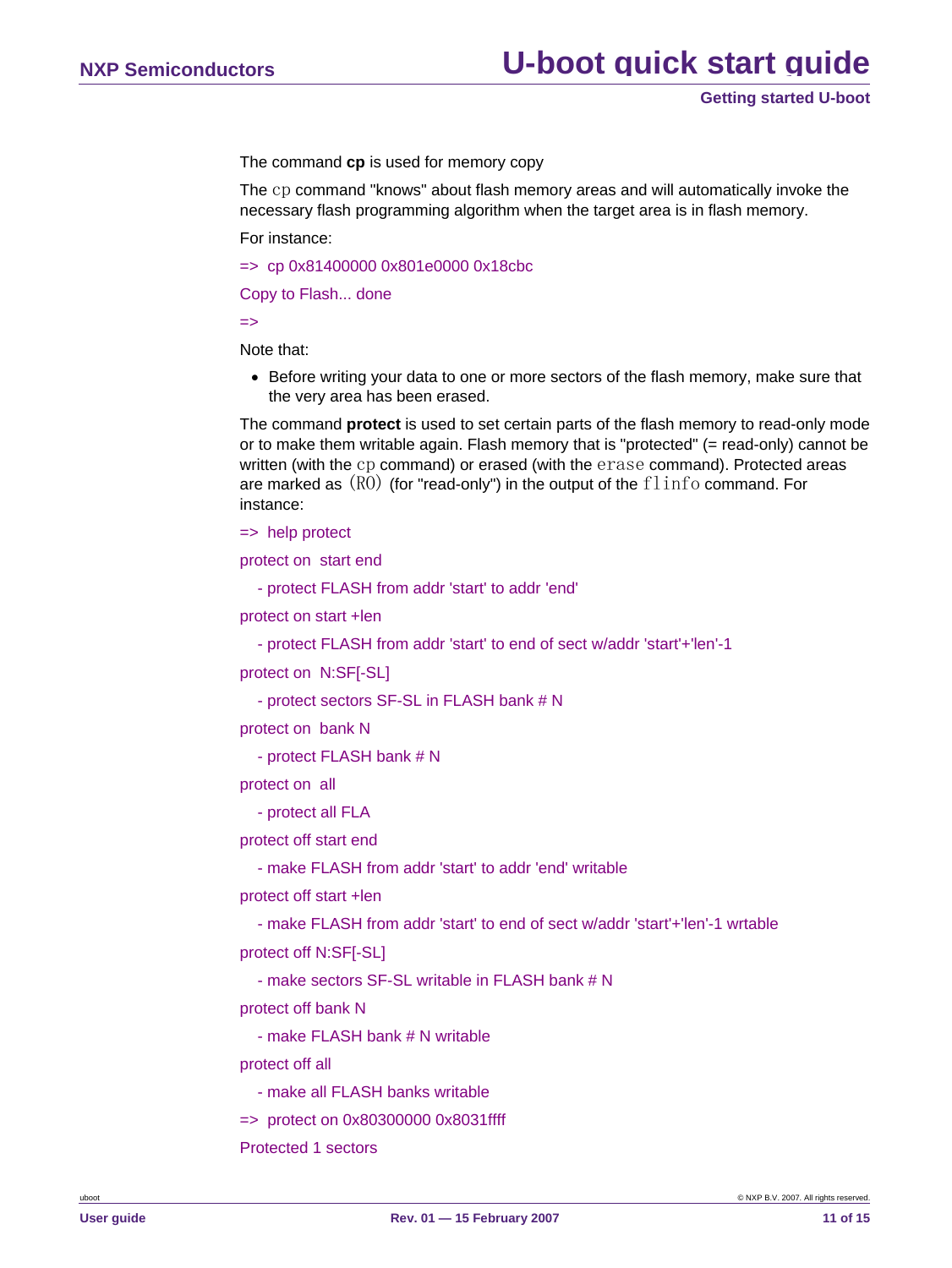**Getting started U-boot**

```
\Rightarrow flinfo
Bank # 1: SST SST39LF/VF160 (16 Mbit, uniform sector size) 
  Size: 4 MB in 32 Sectors 
  Sector Start Addresses: 
80000000 80020000 80040000 80060000 80080000 E 
800A0000 E 800C0000 E 800E0000 E 80100000 E 80120000 E 
80140000 E 80160000 E 80180000 E 801A0000 E 801C0000 E 
801E0000 80200000 80220000 80240000 80260000 E
80280000 E 802A0000 E 802C0000 E 802E0000 E 80300000 RO 
80320000 E 80340000 E 80360000 E 80380000 E 803A0000 E 
803C0000 E 803E0000 E
```
=>

- Note that:
- In most cases U-Boot provides just a simple software-protection, i. e. it prevents you from erasing or overwriting important stuff by accident (like the U-Boot code itself or U-Boot's environment variables), but it cannot prevent you from circumventing these restrictions - a nasty user who is loading and running his own flash driver code cannot and will not be stopped by this mechanism. Also, in most cases this protection is only effective while running U-Boot

### **5.5 Download image**

Here we show how to download image via network using TFTP protocol

Before you type the tftp command, make sure that the tftp server has been started and the root directory which contains the image you want to download has been defined.

After setting up the tftp server, you are ready to download image.

First, use the ping command to check out the network:

```
=> ping 192.168.0.1
```
host 192.168.0.1 is alive

 $\Rightarrow$ 

Then, download image using tftpboot command:

 $\Rightarrow$  tftp 0x81008000 linux.bin

TFTP from server 192.168.0.10; our IP address is 192.168.0.134

Filename 'linux.bin'.

Load address: 0x81008000

#### Loading:

################################################################# ################################################################# #################################################################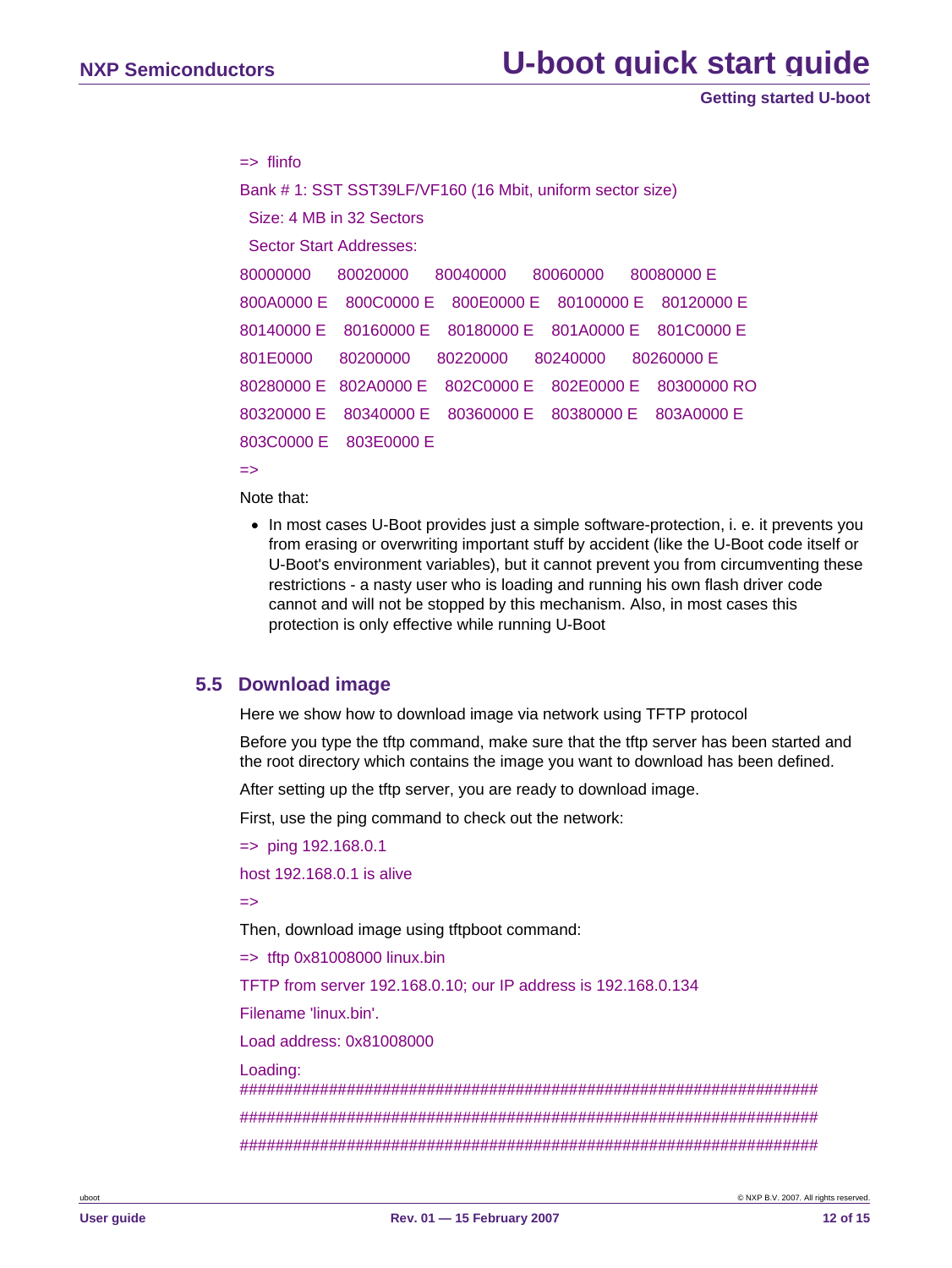# **NXP Semiconductors U-boot quick start guide**

**Getting started U-boot**

#### #####################

done

Bytes transferred = 1104332 (10d9cc hex)

 $\Rightarrow$  tftp 0x81200000 romfs.img

TFTP from server 192.168.0.10; our IP address is 192.168.0.134

Filename 'romfs.img'.

Load address: 0x81200000

Loading:

################################################################# ################################################################# ################################################################# ##################################

done

Bytes transferred = 1167360 (11d000 hex)

After downloading the image ,you can jump to kernel using go command, or write it to the flash memory using cp command:

 $=$  90 0x81008000

Linux version 2.6.5-ucLPC (root@localhost.localdomain)

…………………………………………………………………..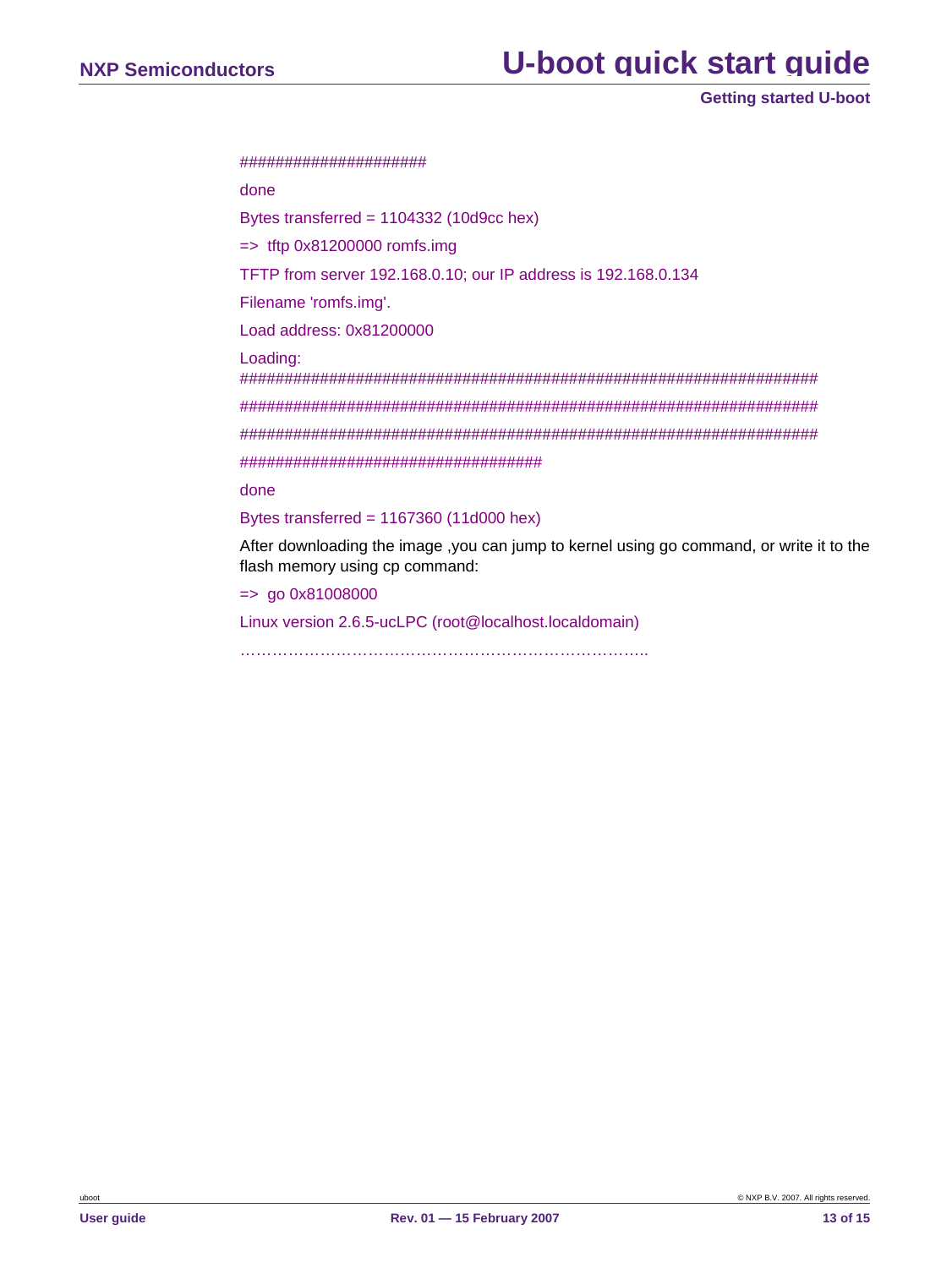# <span id="page-13-0"></span>**6. Legal information**

### **6.1 Definitions**

**Draft —** The document is a draft version only. The content is still under internal review and subject to formal approval, which may result in modifications or additions. NXP Semiconductors does not give any representations or warranties as to the accuracy or completeness of information included herein and shall have no liability for the consequences of use of such information.

### **6.2 Disclaimers**

**General —** Information in this document is believed to be accurate and reliable. However, NXP Semiconductors does not give any representations or warranties, expressed or implied, as to the accuracy or completeness of such information and shall have no liability for the consequences of use of such information.

**Right to make changes —** NXP Semiconductors reserves the right to make changes to information published in this document, including without limitation specifications and product descriptions, at any time and without notice. This document supersedes and replaces all information supplied prior to the publication hereof.

**Suitability for use —** NXP Semiconductors products are not designed, authorized or warranted to be suitable for use in medical, military, aircraft, space or life support equipment, nor in applications where failure or malfunction of a NXP Semiconductors product can reasonably be expected to result in personal injury, death or severe property or environmental damage. NXP Semiconductors accepts no liability for inclusion and/or use of NXP Semiconductors products in such equipment or applications and therefore such inclusion and/or use is for the customer's own risk.

**Applications —** Applications that are described herein for any of these products are for illustrative purposes only. NXP Semiconductors makes no representation or warranty that such applications will be suitable for the specified use without further testing or modification.

### **6.3 Trademarks**

Notice: All referenced brands, product names, service names and trademarks are property of their respective owners.